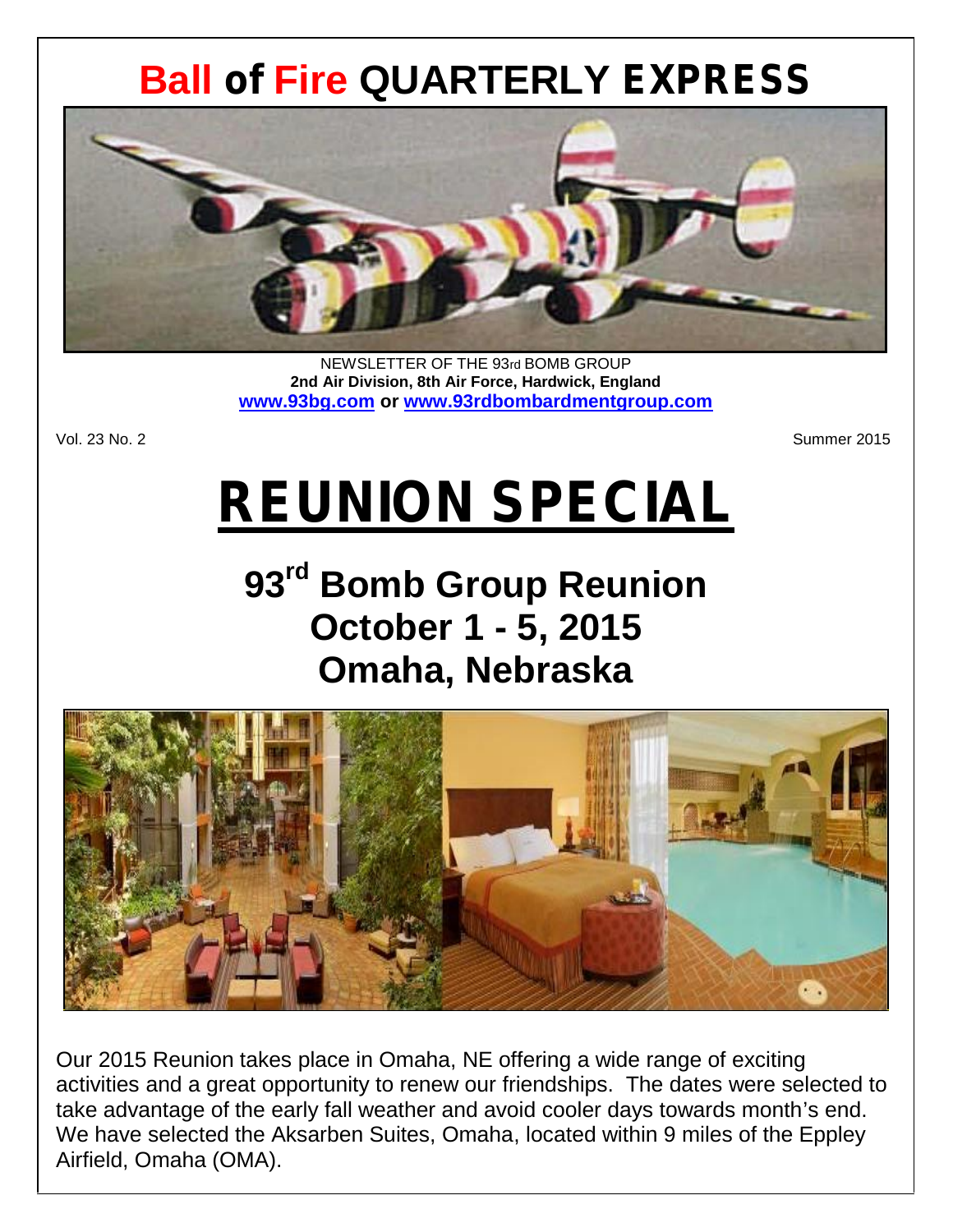**Step #1** - Make hotel reservations now, but not later than September 10<sup>th</sup> to obtain the group rate.

*Our Sales and Catering Manager:* Teri Schaefer

*Hotel:* Askarben Suites 7270 Cedar Street, Omaha, Nebraska 68124 *Website:* www.askarbensuitesomaha.com *Phone:* 1-402-397-5141 *Room Rate:* \$89.00 for suite, plus 18.16% tax/occupancy fees (Rate good from Monday, 9/28 – Wednesday 10/8) *Includes:* Complimentary airport shuttle with prior arrangement Full breakfast buffet up to 2 persons per room Complimentary parking Complimentary internet access Living areas with sofa beds and separate bedrooms Flat-screen HDTVs Full-sized refrigerators and microwaves **Balconies** Indoor heated swimming pool Fitness center

Tell the reservation clerk you are with the **93 Bombardment Group** to secure the group rate. **If you are arriving by air, the hotel shuttle will pick you up if you provide your scheduled arrival date and time in advance.**

Cutoff date: September 10th

Contact me with questions/comments! **John Marx 412-327-1909**

**Step #2** - Complete Registration Form below, **for each attendee**, and submit with your check not later than September  $10<sup>th</sup>$ . Make your check payable to **93rd Bombardment Group Association**.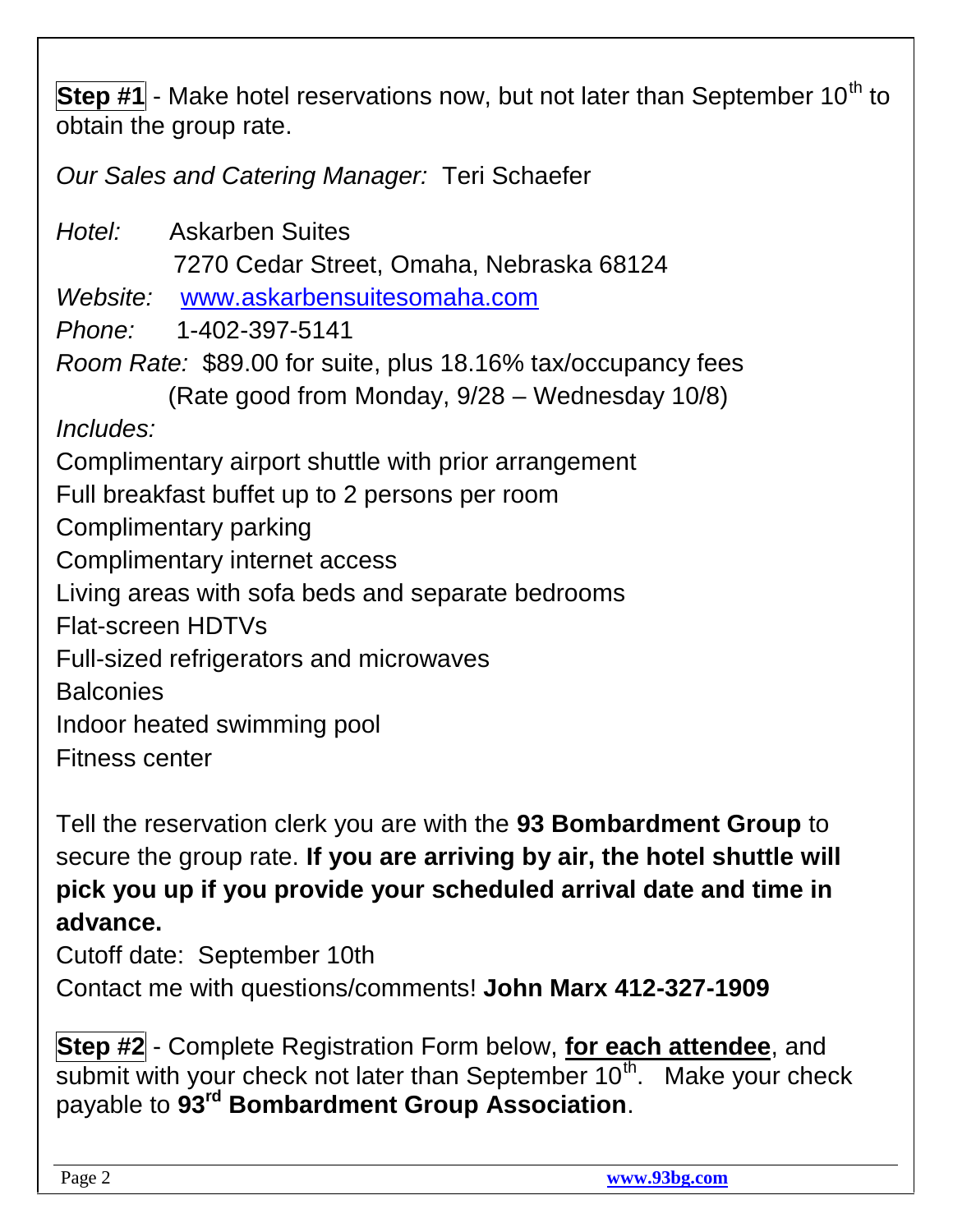**Step #3** - Make travel arrangements to arrive in time for registration between 2:00 - 5:00 PM on Thursday, October 1. The Manager's reception begins at 5:00 PM and our Welcome dinner starts at 6:00 PM.

# **Step #4** - **Mail completed forms (one for each attendee) to**:

Joe and Phyllis Duran 309 E. Santa Paula St. Santa Paula, CA 93060 Phone: (805) 525-4681 Email: dogpatchraider@gmail.com

### *REUNION FEE REFUND POLICY*

*Last minute cancellations can cause significant loss to the 93rd Bomb Group Association. This loss results because we must guarantee your attendance to the hotel relative to all meals and other related costs. When you don't show, we still get charged for meals and other charges related to those meals.*

*We recognize that there will always be unforeseen events beyond your control, and we truly regret your personal inconvenience. However, your executive committee has decided that we must stay with our policy of "pay as you go" for reunion costs.*

*We have reviewed the choices: we can either add an extra amount to everyone's fees to cover last minute cancellations, or we can set a deadline date for cancellations after which the fees paid cannot be refunded.*

*In order to keep our reunion fees as low as possible, your executive committee has chosen the deadline date choice. Therefore, a deadline date, based on hotel contract requirements for each reunion will be provided to you at the time you make your reservations, and included in our reunion announcements in the Ball of Fire.*

*Omaha Reunion Fee Refund Policy: No refund will be made after Sep 10th.*

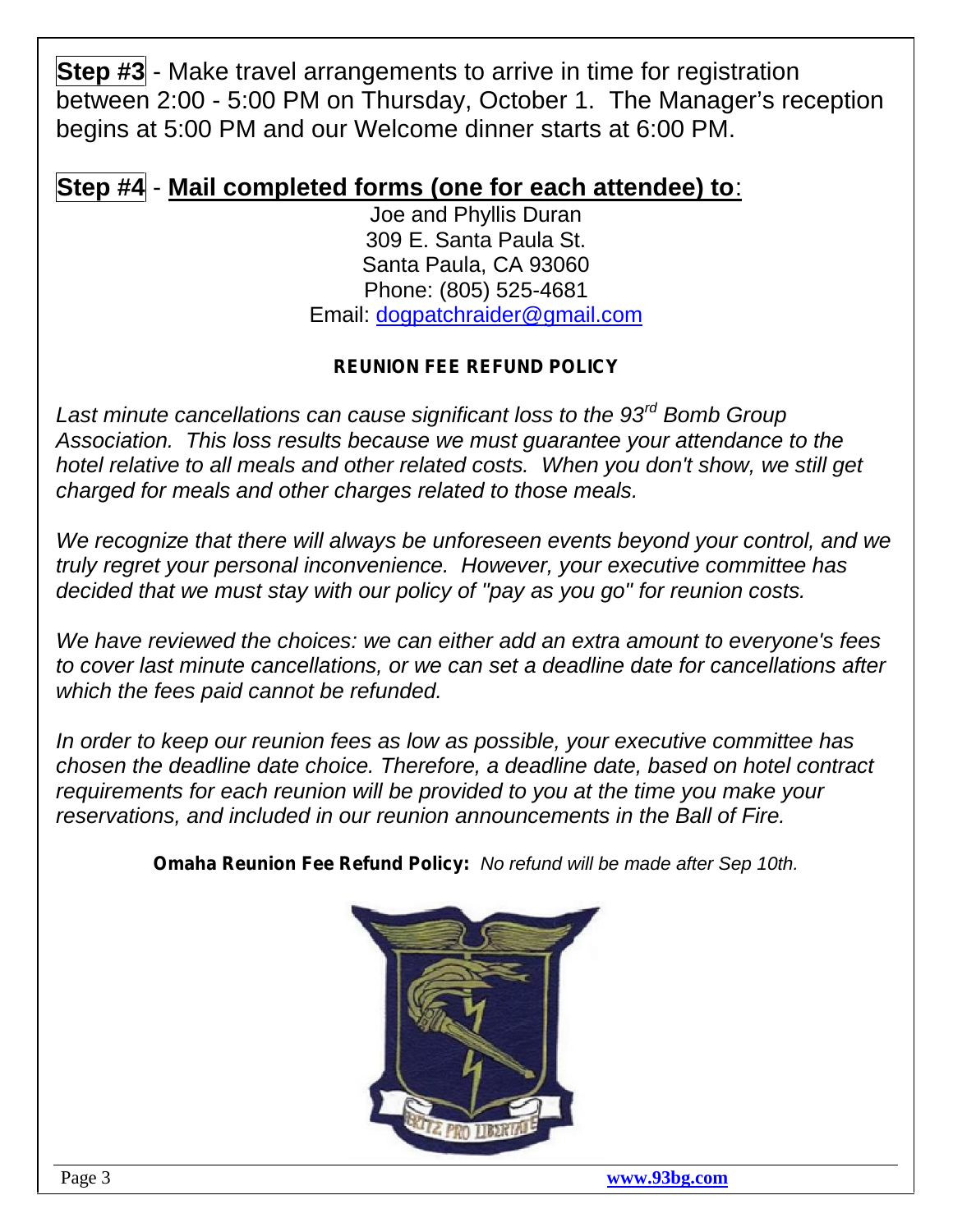# **REGISTRATION FORM**

| Name:                                                                                                                                                                                                                                                                                                                                                                         | One per guest |         |        |
|-------------------------------------------------------------------------------------------------------------------------------------------------------------------------------------------------------------------------------------------------------------------------------------------------------------------------------------------------------------------------------|---------------|---------|--------|
| Address:                                                                                                                                                                                                                                                                                                                                                                      |               |         |        |
| (Street)                                                                                                                                                                                                                                                                                                                                                                      | (City)        | (State) | (Zip)  |
| Telephone: ___________________________ Email: __________________________________                                                                                                                                                                                                                                                                                              |               |         |        |
| <b>Emergency Contact:</b>                                                                                                                                                                                                                                                                                                                                                     |               |         |        |
| (Someone not traveling with you) (Name)<br>Number)                                                                                                                                                                                                                                                                                                                            |               |         | (Phone |
| Meal choices: Circle one entrée and dessert per meal (Descriptions follow):<br>(If Special need is circled, please identify the special dietary need)<br><b>Thursday Dinner:</b>                                                                                                                                                                                              |               |         |        |
| 1. Airline Chicken 2. Pork Tenderloin 3. Vegetarian 4. Special need _________<br>1. Carrot Cake 2. Key Lime Pie                                                                                                                                                                                                                                                               |               |         |        |
| <b>Friday Dinner:</b>                                                                                                                                                                                                                                                                                                                                                         |               |         |        |
| 1. Weiner Schnitzel 2. Vegetarian 3. Special Need_______________________________                                                                                                                                                                                                                                                                                              |               |         |        |
| Saturday Box Lunch:                                                                                                                                                                                                                                                                                                                                                           |               |         |        |
| 1. Turkey 2. Vegetarian 3. Special need                                                                                                                                                                                                                                                                                                                                       |               |         |        |
| <b>Saturday Dinner:</b>                                                                                                                                                                                                                                                                                                                                                       |               |         |        |
| 1. New York Strip 2. Asian Salmon 3. Vegatarian. 4. Special Need _________<br>1. Chocolate Cake 2. Cheesecake                                                                                                                                                                                                                                                                 |               |         |        |
| <b>Calculate your registration fee:</b><br>The registration fee includes: Dinner for 4 evenings, 2 lunches, Transportation,<br>Memorabilia room, Color Guard Dinners, outside speakers, Education sessions,<br>business meeting, snacks The reservation fee does not include your hotel rooms<br>Basic registration fee: \$250 times number of guests____ = Total<br>enclosed |               |         |        |
| Please complete form and enclose check payable to the 93 <sup>rd</sup> Bomb Group for the                                                                                                                                                                                                                                                                                     | total amount. |         |        |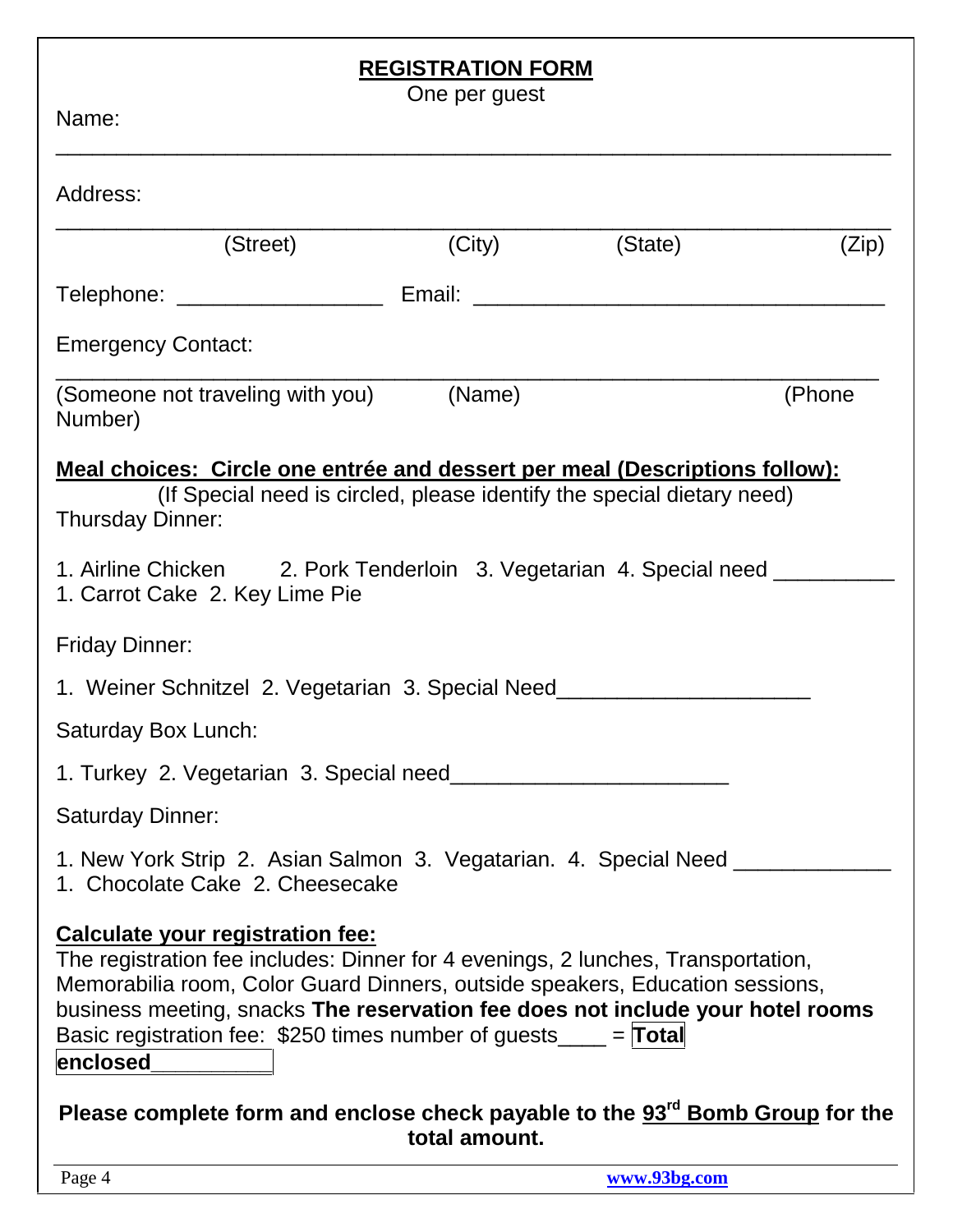# **Food Descriptions**

# *Thursday*

**Airline Chicken:** Garlic and Parsley Marinated Airline Chicken Breast, Potatoes Puree, Asparagus Bundle with Carrot and Bordelaise Sauce

**Grilled Pork Tenderloin:** 8 oz Pan Seared Pork Tenderloin with Red Wine Demi, Green Beans Bundle with Carrot and Roasted Garlic Mashed Potatoes

**Carrot Cake:** Layers of Spice Cake with Walnuts, Carrots, and Pineapple topped with a Cream Cheese Frosting and decorated with chopped Walnuts

**Key Lime Pie:** Tart Key Lime on top of a Cookie Crust and finished with a Whipped Topping and toasted Coconut

# *Saturday*

**Prime New York Strip:** Grilled 10 oz NY Strip topped with Fine Herb Butter, accompanied with Twice Baked Potatoes, Green Bean Bundle with Carrot

**Asian Salmon:** Pan Seared Asian Salmon with Speatzle, Mushroom, Grape Tomato, Green Beans and finished with Crème Fraiche and Lemon Beurre Blanc Sauce

**Chocolate Cake:** Rich Chocolate Cake topped with Whipped Cream and Chocolate Sauce

**New York Style Cheesecak**e: Rich and creamy New York Style Cheesecake, topped with your choice of Strawberry, Chocolate or Blueberry topping

### *Sunday* **Buffet:**

Caesar Salad with parmesan Cheese and Croutons Fettuccine Alfredo Vegetarian Lasagna Italian Style Vegetables and Baked Italian Breadsticks Coffee or Ice Tea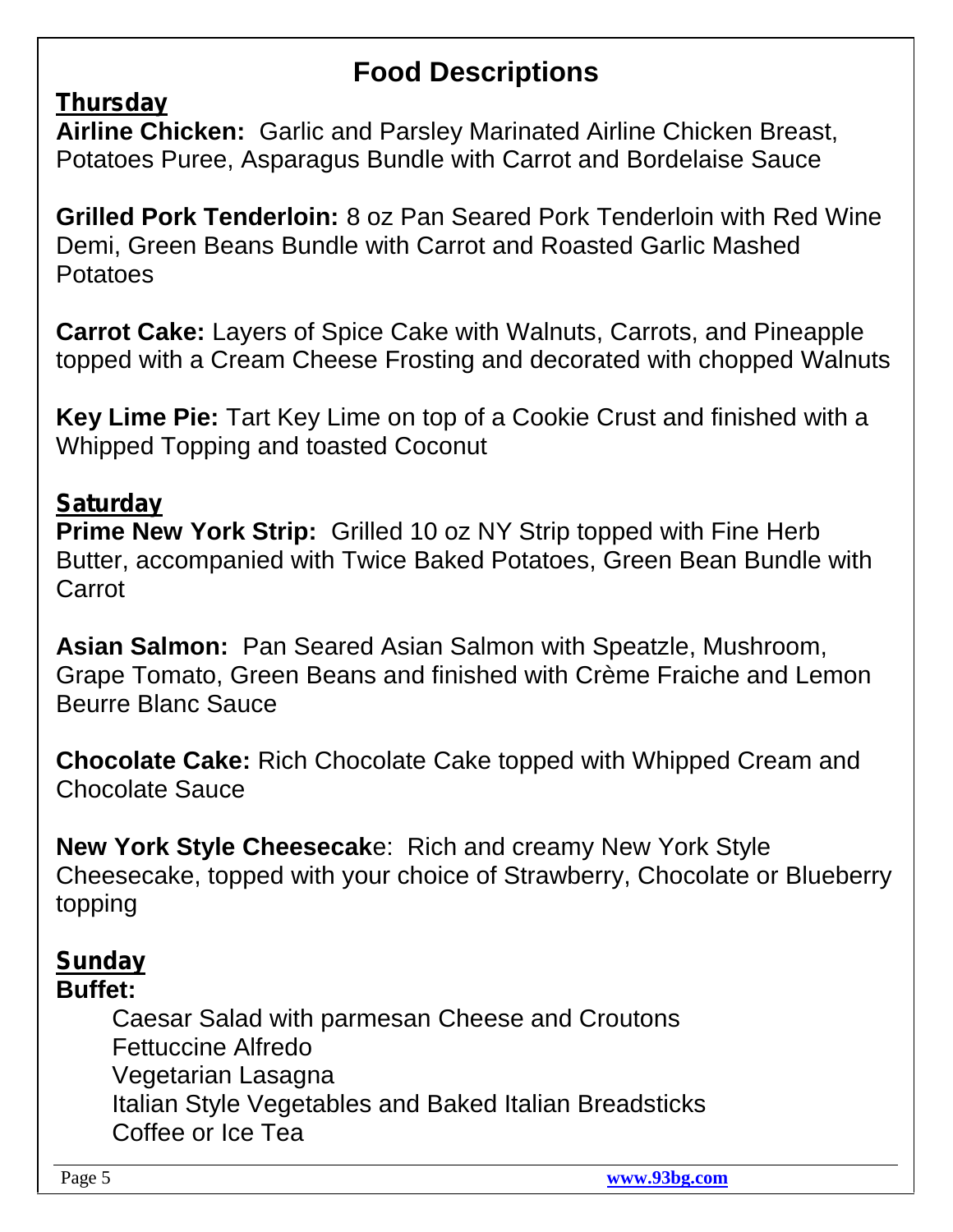# **Schedule**

# **Day 1 – Thursday, Oct 1st**

| $10$ AM $-5$ PM | Registration/ Memorabilia Room Setup - Everyone is welcome! |
|-----------------|-------------------------------------------------------------|
| $2 - 3$ PM      | <b>Officer's Meeting - Heartland</b>                        |
| $5 - 6$ PM      | Reception - Lobby                                           |
| $6 - 8$ PM      | Welcome Dinner - Heartland                                  |
| 8 PM - Closing  | Memorabilia Room – Executive Place                          |

# **Day 2 – Friday, Oct 2nd**

| $6 - 9$ AM            | <b>Breakfast</b>                                         |
|-----------------------|----------------------------------------------------------|
| 9:30 AM               | Depart for 14100 Crawford St., Boys Town                 |
| $10$ AM $-$ Noon      | Tour Father Flanagan's Boys Town                         |
| Noon $-1$ PM          | Lunch (On Your Own) - Boys Town Café                     |
| $1 - 1:30$ PM         | <b>Return to Hotel</b>                                   |
| $2 - 3:30$ PM         | Big Week Presentation #1 - Heartland                     |
| 5:30 PM               | Depart for German-American Society, 3717 S. 120th Street |
| $6 - 8:45$ PM         | Octoberfest                                              |
| $8:45 - 9:15$ PM      | <b>Return to Hotel</b>                                   |
| $9:00$ PM $-$ Closing | Memorabilia Room - Executive Place                       |
|                       |                                                          |

# **Day 3 – Saturday, Oct 3rd**

|                | -- |                                      |
|----------------|----|--------------------------------------|
| $7 - 10$ AM    |    | <b>Breakfast</b>                     |
| $9 - 11$ AM    |    | <b>Business Meeting - Heartland</b>  |
| 11 AM $-5$ PM  |    | Memorabilia Room - Executive Place   |
| $12 - 1$ PM    |    | Box Lunch - Heartland                |
| $2 - 3:30$ PM  |    | Big Week Presentation #2 - Heartland |
| $6 - 8$ PM     |    | <b>Memorial Dinner - Ballroom</b>    |
| 8 PM - Closing |    | Memorabilia Room - Executive Place   |
|                |    |                                      |

# **Day 4 – Sunday, Oct 4th**

| <b>Breakfast</b>                                       |
|--------------------------------------------------------|
| Religious Service (non-denominational) – Heartland     |
| Omaha Tour – On your own – Hotel Shuttle with prior    |
|                                                        |
| Memorabilia Room – Executive Place                     |
| <b>Buffet Lunch - Heartland</b>                        |
| Big Week Presentation #3 (Veteran's Stories/History) - |
|                                                        |
| Casual (Soup & Salad) Dinner - Heartland               |
| Memorabilia Room Pack-up - Everyone is welcome!        |
| Day 5 – Monday, Oct 5th                                |
| <b>Breakfast</b>                                       |
|                                                        |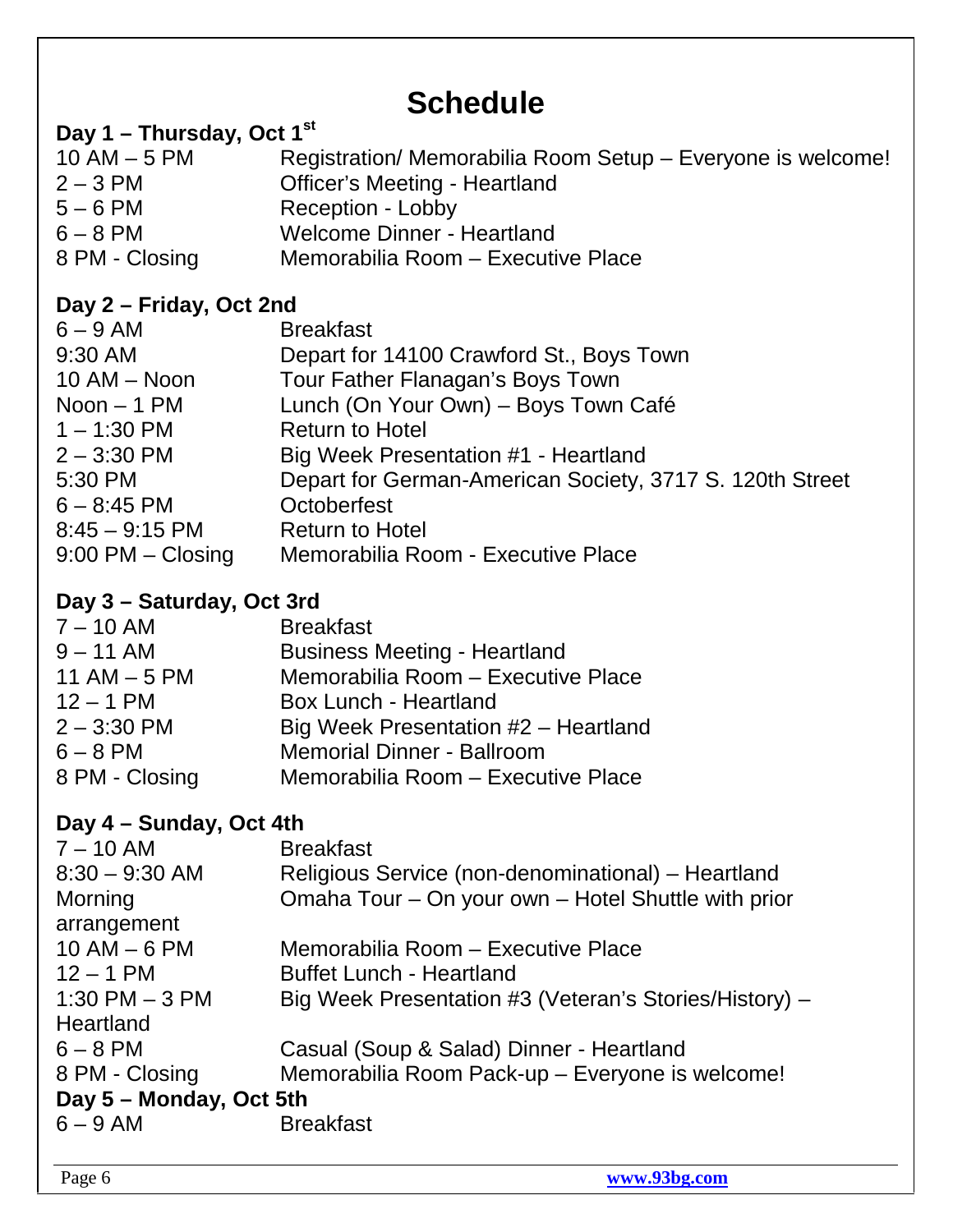# **Table of Contents**

### **DIRECTORY**

#### **2014 - 2016 OFFICERS**

President – **JIM ROOT** 15359 Red Fox Walk, West Olive, MI 49460 616-399-5990; jamesdavidroot@aol.com

Vice President – **JOHN MARX** 109 Clearview St., Beaver Falls, PA 15010 724-843-3897; 109clearview@verizon.net

Secretary - **NICK TIMMER** 5615 Circle Dr. Newaygo, MI 49337 231 652-2309; timmer@netpenny.net

Treasurer – **JIM GUDDAL** P.O. Box 47336, Plymouth, MN 55447 763-694-9058; jguddal@yahoo.com

Membership – **JEAN KOZNAREK** 2644 W. Park Blvd., Shaker Heights, OH 44120 216-702-8430; **jnkoz54@aol.com member93bg@aol.com**

Assistant Treasurer - **NANCY GRIMES STRANGER** 783 N. Sedona Court, Grand Junction, CO 81506 970-945-2883; nancystranger@hotmail.com

#### **OTHER CRITICAL ROLES**

Web Master – **MICHAEL SELLERS** 565 Carroll St. Apt #4, Brooklyn, NY 11215 917-975-7162; mtsellers@mac.com

PX Manager – **PETER ASCH** 979 South Ridge Ct., Traverse City, MI 49696 231 933 8405 pcasch@charter.net

Historian – **DON MORRISON** 1375 West Comet Rd, Clinton, OH 44216 Home 330-882-2536; Cell 330-819-6409 doniac1967@sbcglobal.net

Ball of Fire, Editor – **DON MORRISON** (See Historian)

Ball of Fire "Mailman"- **GEORGE JUNG** Distribution Support 2420 Route 17 A, Goshen, NY 10924 845 346 6551 bofmailman@gmail.com

Convention/Reunion Coordinator – **JOHN MARX** (see Vice President)

#### **VETERAN'S ADVISORY BOARD FERNLEY SMITH GEORGE MCLEAN RAY ECK**

#### REUNION COMMITTEE

**JOE & PHYLLIS DURAN** 309 E. Santa Paula St., Santa Paula, CA 93060 805-525-4681; dogpatchraider@gmail.com

#### **FRED WIER**

16 Woodfield Rd., Wellesley, MA 02482 781-235-0253; fredwier@verizon.net

#### **BILL SARGENT**

1458 Locust St., Denver, CO 80220 303-945-5418; joyridecp@msn.com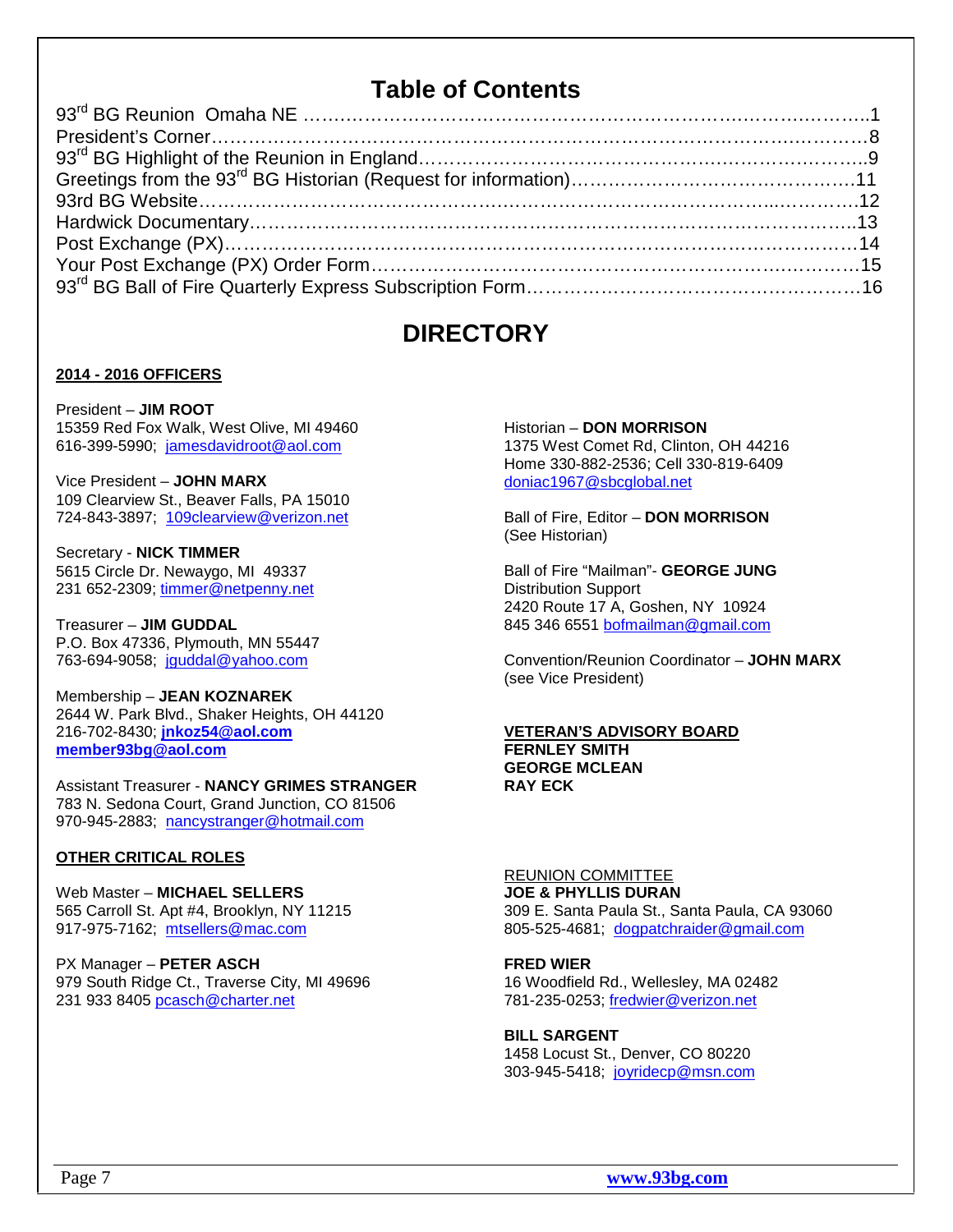# **President's Corner**

There are only 2 ½ more months until we all meet again in Omaha!! John Marx is doing an excellent job of planning this year's reunion. I hope all can attend, along with our newest members as well! As you will read in the newsletter, a program is being planned on "Big Week", and the 93<sup>rd</sup>'s participation. Spread the word!

Tremendous work continues in many ways throughout the  $93<sup>rd</sup>BG$  Association. Here are just a few:

We recently received notification of an open house at the Willow Run B-24 Bomber plant, recently taken over by the Yankee Air Museum, in Ypsilanti, Michigan. The plant was saved from demolition, due to generous donations, including the 93<sup>rd</sup> BG Association! Next step is complete renovation.

Generous donations continue to flow in, supporting the effort to memorialize "Hot Stuff, led by Jim Lux.

A fabulous reunion was held in England in May, touring Hardwick, Norwich, and surrounding areas!

Pre-production work, and filming for the Hardwick film project is near completion, and ready for the next steps! Kudo's to Michael Sellers, Don Morrison, Colin Mann, and all who helped with this great project so far! Look for a way to support this project later in the newsletter.

The 93<sup>rd</sup> BG website was re-issued under new format.

Have a great rest of the summer, and we will see you in October in Omaha!

Jim Root



**42-40371 Bar O of the 409th BS This plane was transfer to the 44th BG and was lost on Ploesti 1st of August 1943**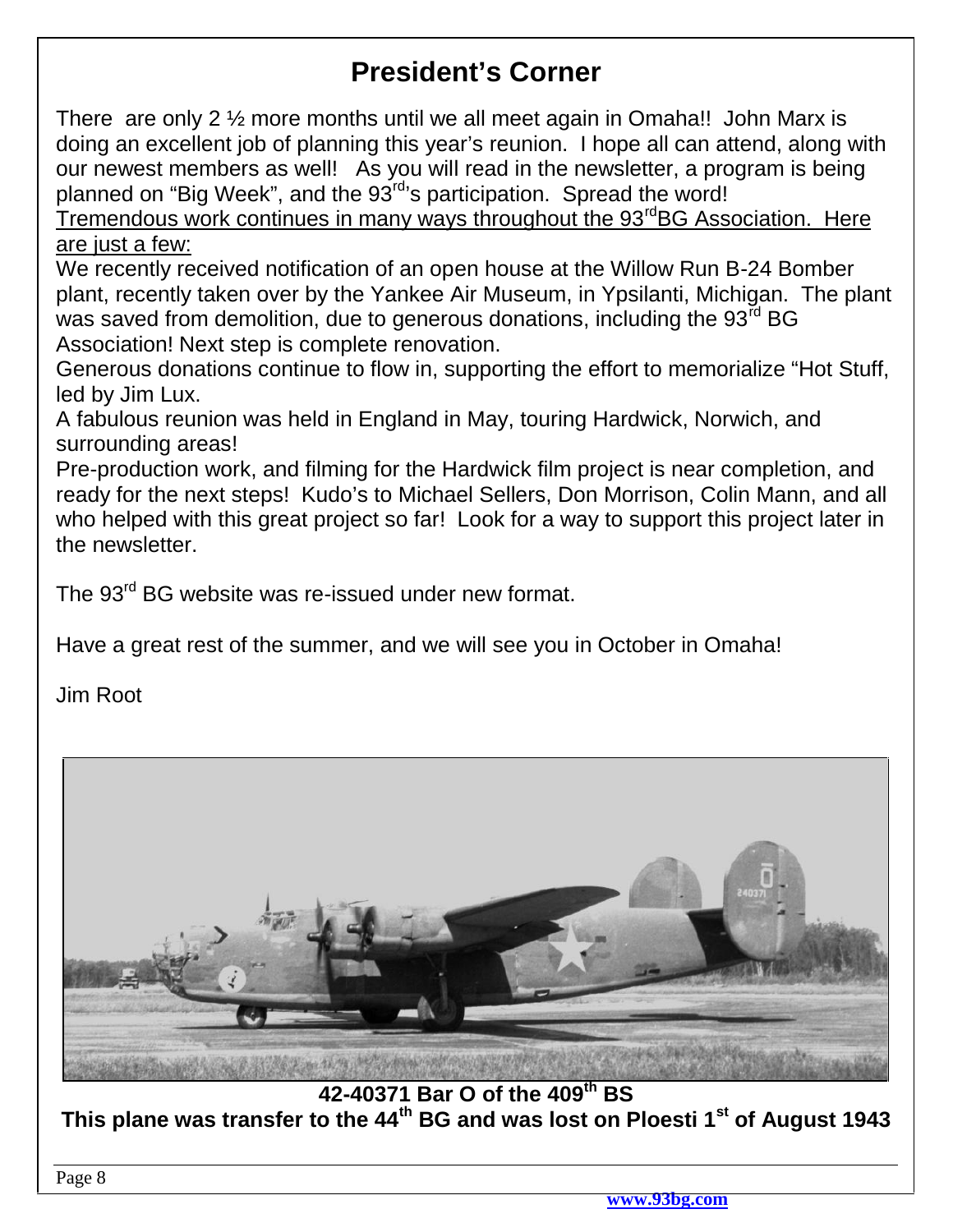# **93rd BG Reunion in England**

The 93<sup>rd</sup> Bomb Group held a mini reunion over the Memorial Day weekend. We had great turnout of veterans (Leland Spencer and Vernon Swaim) and and family members. There were 30 Americans in attendance along with Alex and Colin. This reunion attendance was almost twice the 2011 reunion with many going to the airfield for the first time! We had a wonderful time seeing the sites of Norwich, spending the day at the airfield and museum, IWM Duxford and lastly the Memorial Day Service at Madingley American Cemetery. We would like to thank all of our English friends for making us feel so welcome.

We hope everyone had a great time and made many lasting memories!

Cheers,

Don and Colin



The attendees of the reunion in front of one of the Museums hut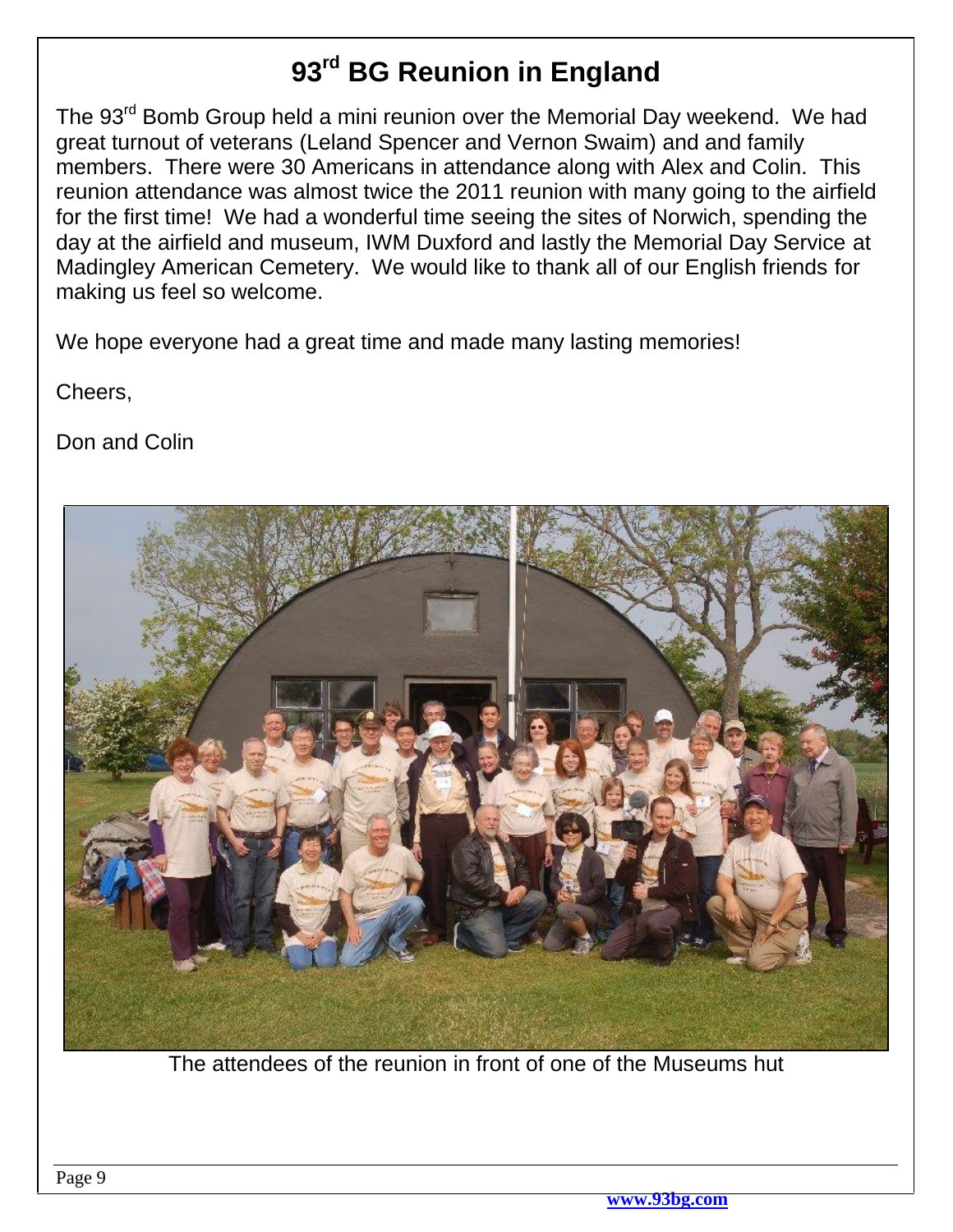

Reid Phillips, David Woodrow and Vernon Swaim visiting



OUR VETS! Leland Spencer and Vernon Swaim during the Reunion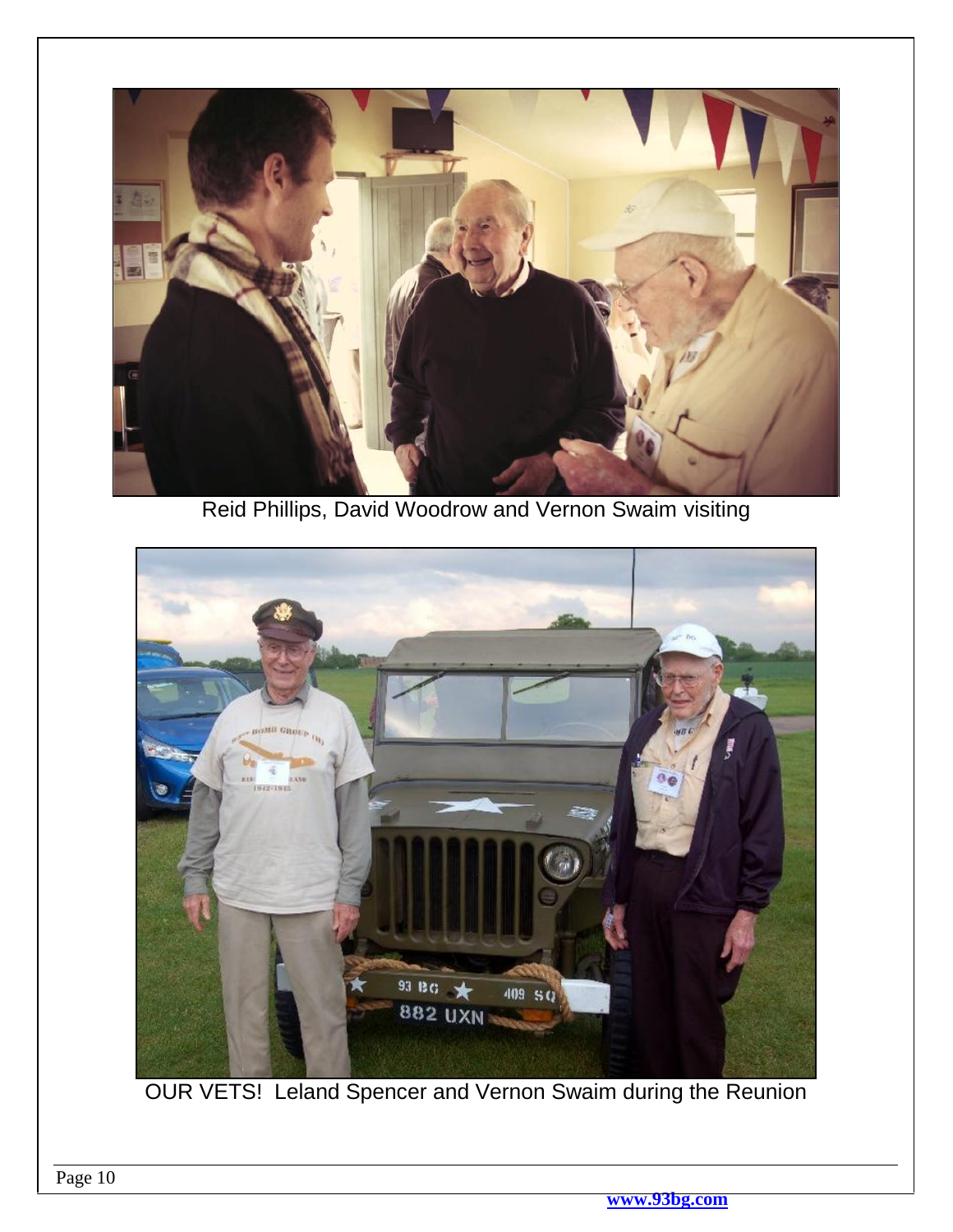# **Greetings from the 93rd BG Historian!**

# *FREE Memorabilia cataloging and Research*

I am willing to scan any documents, records and photos of a 93<sup>rd</sup> BG veteran and return ALL of the original items (unharmed) along with CD's of all scans/jpeg images along with any additional information I can add regarding names, plane serial # /artwork and places. There is NO charge for this service! I can also make extra CD's copies for family members. I have done this for several veterans over the years. My contact info is shown in the Officer Directory.

# **Looking for Information**

### **Glenn Miller concert September 1944**

I am looking for any information, photos or recollections about the concert that was held at Hardwick.

### **Control Tower**

Please also send any information, photos or recollections about the activities that took place in and around the control tower.

If you can provide any information on the above items, please contact me.

*Cheers,*

*Don Morrison*

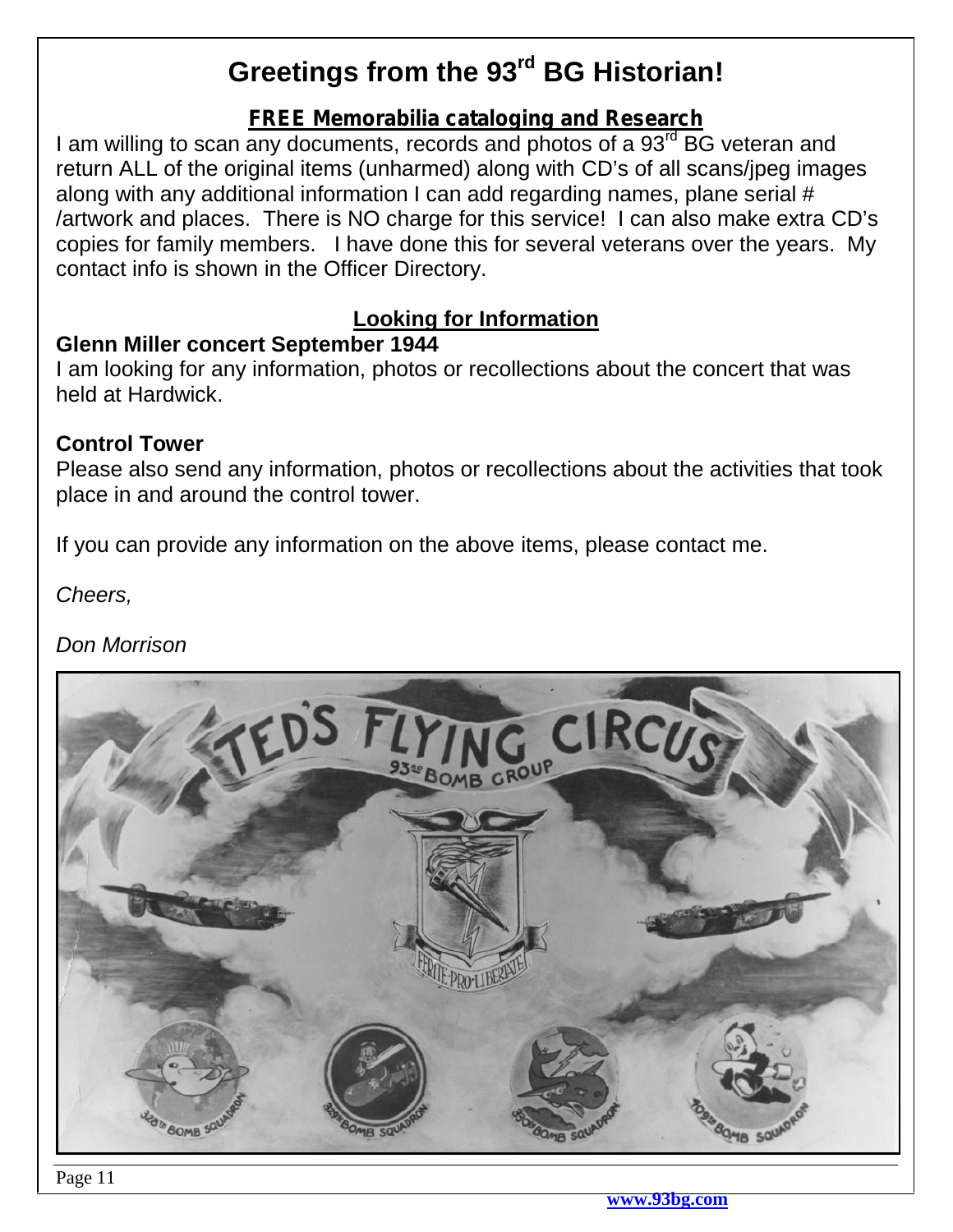# **93rd Website**

At the time of writing this article 94,689 people have visited the 93rd BG website since its redesign in November 2009. A visitor recently was logged all the way from San Fernando, Trinidad And Tobago! We have had a great response to the website overhaul that happened earlier this year. The site moves much smoother and for the Webmaster (that's me!) it's easier to update. If you don't know - the site is monitored by statcounter.com - this is a free service that gathers up statistics for the website. It's one of the reasons we know how many people visit the site and from where (hence the first paragraph of this article). One interesting fact is that the most popular page visited on the site is the history of the 93rd. I really do think it's important to have this information available on a website like this so people literally around the world can make a couple of clicks and learn about this great group. And the stats don't lie! People are reading and understanding what this group did during the war and hopefully in the future, when the group might dwindle in numbers, we can still keep a resource like this alive.

## **Hardwick Documentary (Update)**

We had a successful shoot in England! All three days of the 93rd BG reunion was captured and then an additional 4 days were captured of our excellent hosts Don and Colin touring us around old Hardwick airfield. The goal is to create a teaser (3 to 5 minutes) for the Omaha reunion in October to get people interested and raise some finishing funds for the project. I'd like to thank the 93rd BG Association for providing the funds for the shooting portion of the documentary. Also I'd like to thank local filmmaker Nik Coleman and his assistant, Lace Ormond. Nik provided great support with camera gear and sound equipment. We would not have been able to do this project without his help - and how lucky we were that he only lived 10 minutes from Hardwick airfield!

Please look out for a fundraising page in this issue of the newsletter. The funds raised will help complete the project in a timely manner and continue to spread the word about this great organization. To keep up on all the activities of the documentary I highly suggest you visit the Facebook page for the project - you can see photos and videos and other updates! See the link below.

Michael Sellers Webmaster / Hardwick Documentary www.93bg.com www.facebook.com/hardwickdoc



Michael working hard during the Reunion!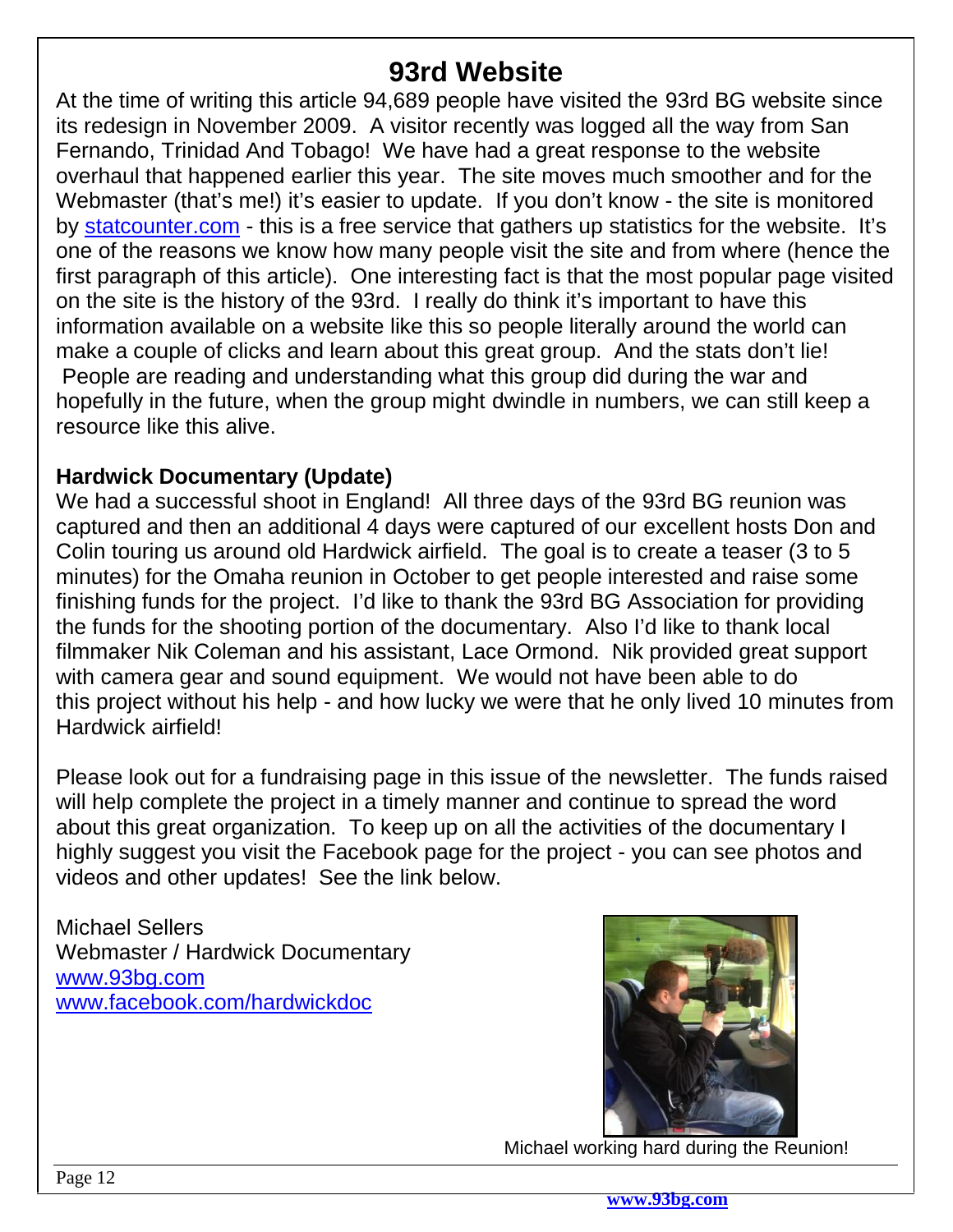# **Fundraising Opportunity for the 93rd BGA Film Project**



# *"Hardwick Aerodrome 104: Home of the 93rd Bombardment Group "*

The 93<sup>rd</sup> BG Association is working on a significant and exciting project to document the Hardwick Aerodrome 104. This airbase was home to the  $93<sup>rd</sup>$  Bombardment Group, which was part of the Mighty  $8<sup>th</sup>$  Air Force (Army Air Corps) and the  $2<sup>nd</sup>$  Air Division during World War II.

This high-definition DVD film is full color and is being professionally produced. It will include:

- Interviews with veterans,
- Interviews with family members,
- Vintage and current footage,
- Complete photos of the airbase operations.

Although the 93<sup>rd</sup> Bombardment Group Association has underwritten more than half the cost of this project, WE NEED YOUR HELP!

### **OUR FUNDRAISING NEED IS \$15,000!**

| 104" film project! | through a contribution of \$                                                                     | "I want to do my part in providing a lasting memory of the 93 <sup>rd</sup> Bomb Group,<br>_______, to the "Hardwick Aerodrome: |
|--------------------|--------------------------------------------------------------------------------------------------|---------------------------------------------------------------------------------------------------------------------------------|
| Name:              |                                                                                                  |                                                                                                                                 |
| <b>Address:</b>    |                                                                                                  |                                                                                                                                 |
| City:              | State:                                                                                           | Zip:                                                                                                                            |
| <b>Phone:</b>      |                                                                                                  | E-mail address:                                                                                                                 |
|                    | Method of payment enclosed (circle one):<br><b>Credit/PayPal (go to</b><br>www.93bg.com website) | Cash<br><b>Check/MO</b>                                                                                                         |
|                    |                                                                                                  | Mail to: 93 <sup>rd</sup> BGA, C/O Jim Guddal, P.O. Box 47336, Plymouth, MN 55447                                               |
| exempt!            |                                                                                                  | The 93 <sup>rd</sup> BG Association is a non-profit organization, and donations are tax                                         |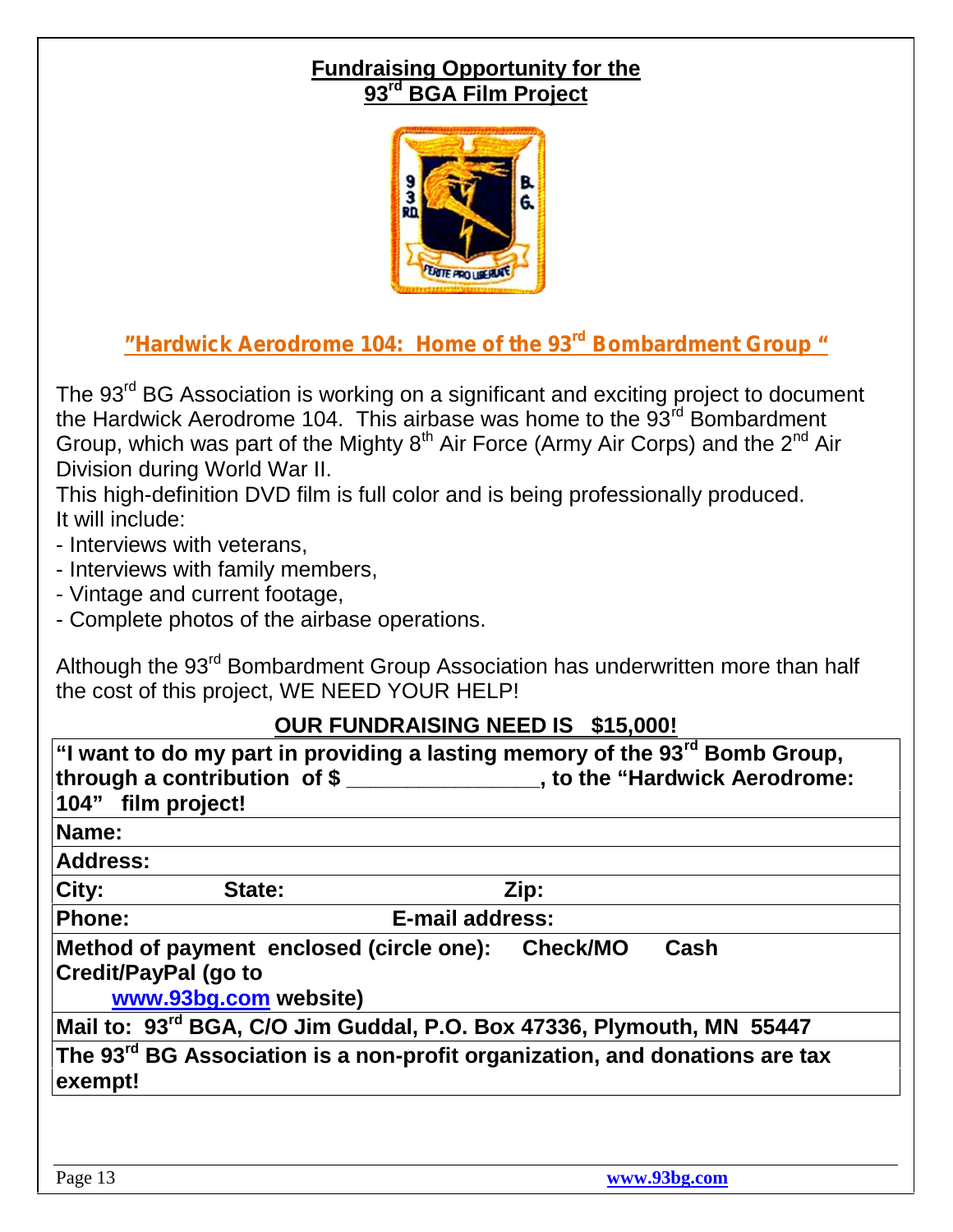# **Post Exchange (PX)**























### Page 14 **www.93bg.com**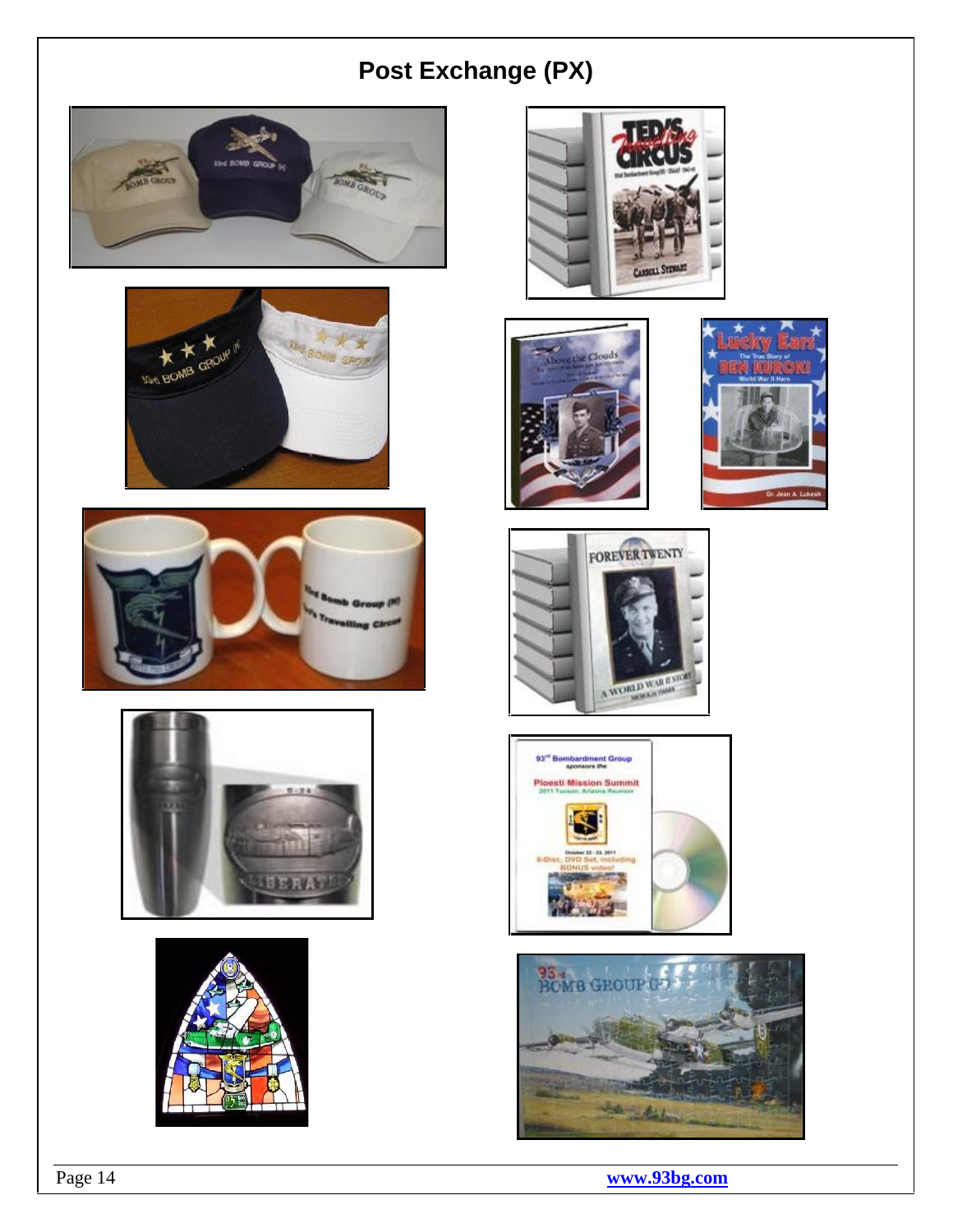| Your Post Exchange (PX) Order Form                                                                           |          |                                          |
|--------------------------------------------------------------------------------------------------------------|----------|------------------------------------------|
| <b>CAPS &amp; VISORS</b><br>Navy Blue with embroidered B-24, 93rd BG                                         | $Q$ ty 1 | $Q$ ty 2                                 |
| and Ted's Travelling Circus on adjustable strap                                                              | \$24     | \$45                                     |
| Khaki with "Ball of Fire III" B-24 plus 93rd BG<br>and Ted's Travelling Circus on adjustable strap           | \$19     | \$35                                     |
| Visors w embroidered 93 <sup>rd</sup> BG and three gold victory<br>stars - choose white or navy blue         | \$16     | \$28                                     |
| <b>COFFEE &amp; THERMAL TRAVEL MUGS</b>                                                                      |          |                                          |
| Ceramic Coffee mugs with 93 <sup>rd</sup> blue shield                                                        | \$15     | \$28                                     |
| Stainless Steel Travel Mugs with B-24 medallion<br>(NEW and very nice!)                                      | \$22     | \$42                                     |
| <b>PUZZLES</b>                                                                                               |          |                                          |
| Jigsaw puzzles with colorful "Ball of Fire III" image                                                        |          |                                          |
| over Ploesti. Comes with stand.                                                                              | \$22     | \$42                                     |
| <b>SUNCATCHERS</b>                                                                                           |          |                                          |
| 93 <sup>rd</sup> BG Replica of Memorial stained glass window                                                 |          |                                          |
| at Mighty $8^{th}$ Museum Chapel – with suction cup                                                          | \$14     | \$25                                     |
| <b>BOOKS by 93rd BG Authors</b>                                                                              |          |                                          |
| Ted's Travelling Circus by Cal Stewart (member price) \$69.95 \$134.00                                       |          |                                          |
| <b>Ploesti</b> by Cal Stewart and James Dugan                                                                |          | (See 93 <sup>rd</sup> Web site & Amazon) |
| Above the Clouds by Wayne Baker                                                                              |          | \$24.95 \$47.50                          |
| Lucky Ears The True Story of Ben Kuroki<br>*** Limited autographed edition! Order today! ***                 | \$13     | \$24                                     |
| <b>Forever Twenty by Nicholas Timmer</b>                                                                     |          | \$21.95 \$42.00                          |
| NEW!! "The Whole Nine Yards", The Life of Col. Alfred Asch. (Ordering information pending.<br><b>THE THE</b> |          |                                          |

**NEW!!** "*The Whole Nine Yards*", The Life of Col. Alfred Asch. (Ordering information pending. Please contact David Asch at: (615) 400-8617 or e-mail: davidasch@aol.com for additional information.

**DVDS** – Ploesti Summit 5 Disc set with Bonus DVD of Vet's panel on the way it was! Member price (\$30); Non member price (\$45)

#### **\*\*\*All product prices include handling and shipping charges \*\*\***

Pay by check or money with the Coupon below. Pay by PayPal on 93BG website by using the Donation Tab in the Membership section. Mail Coupon to Peter Asch, PX Mgr to complete the order. Thank you!

| Item purchased                                                                                                                              | Qty | $\boldsymbol{\mathsf{X}}$ | Price each $=$ |                    | \$ Total |
|---------------------------------------------------------------------------------------------------------------------------------------------|-----|---------------------------|----------------|--------------------|----------|
| 2.                                                                                                                                          |     |                           |                |                    |          |
| 3.<br>4                                                                                                                                     |     |                           |                |                    |          |
|                                                                                                                                             |     |                           |                | <b>Grand Total</b> |          |
| Mail orders to: Peter Asch, 93 <sup>rd</sup> BG PX<br>979 South Ridge Ct., Traverse City, MI 49696<br>231 933 8405 email pcasch@charter.net |     |                           |                |                    |          |
| Page 15                                                                                                                                     |     |                           |                | www.93bg.com       |          |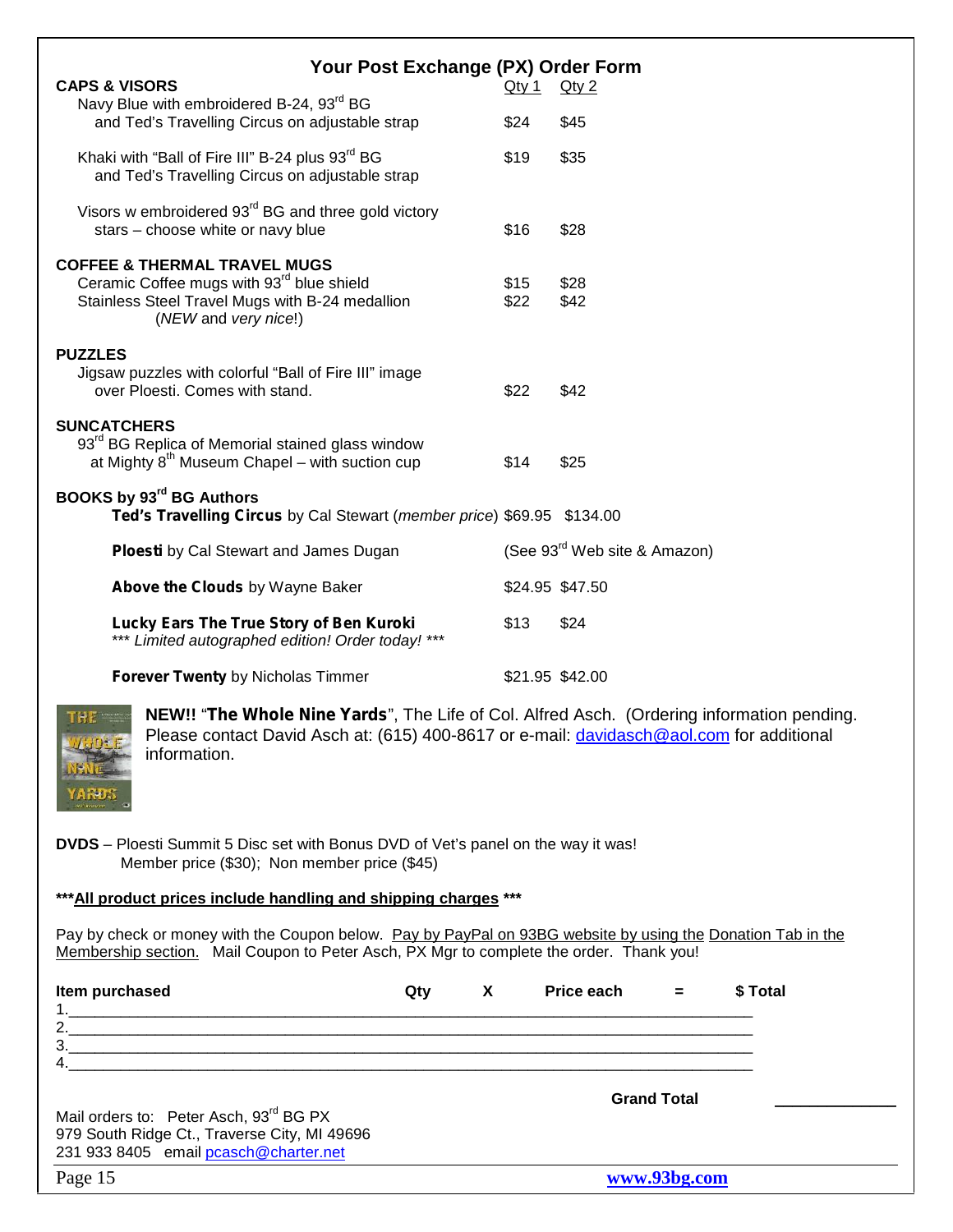# **93rd BG MEMBERSHIP FORM & BALL OF FIRE QUARTERLY EXPRESS SUBSCRIPTION FORM**

|                                                                                                                    | <b>Year 2015</b>                                                                                                               |
|--------------------------------------------------------------------------------------------------------------------|--------------------------------------------------------------------------------------------------------------------------------|
|                                                                                                                    |                                                                                                                                |
|                                                                                                                    |                                                                                                                                |
| Phone Number__________________________ Email Address____________________________                                   |                                                                                                                                |
| 93 <sup>rd</sup> BG Connection: (please circle appropriate) Vet is/was-father, uncle, grandpa or I am a Historian. |                                                                                                                                |
|                                                                                                                    |                                                                                                                                |
| Squadron ____________ Time period in Service: ______ 19_____to_____ 19_____                                        |                                                                                                                                |
|                                                                                                                    |                                                                                                                                |
| Crew Chief(s)_______________________Comments (list crew if known)_______________                                   |                                                                                                                                |
|                                                                                                                    |                                                                                                                                |
|                                                                                                                    | Thanks!                                                                                                                        |
| Annual Membership (2015 only)                                                                                      | (use back side for more info)<br>\$25\$                                                                                        |
| 2 year discount rate (2015 & 2016)                                                                                 | $$45$ \$                                                                                                                       |
| 1 <sup>st</sup> time Child or grandchild (2015 only)<br><b>Tax deductible Donation</b>                             | $$20\text{ }$\underline{\smash{\stackrel{}}$}$<br>$\sqrt[3]{\frac{1}{2}}$ (The 93 <sup>rd</sup> is a 501(c)(3)                 |
|                                                                                                                    | Organization)                                                                                                                  |
| <b>GRAND TOTAL</b>                                                                                                 | $\mathsf{s}$                                                                                                                   |
|                                                                                                                    | Please MAIL newsletter ___ Please E-MAIL newsletter                                                                            |
|                                                                                                                    | <b>Make checks payable to: 93<sup>rd</sup> BOMB GROUP</b> (Also pay by PayPal through the 93 <sup>rd</sup> Bomb Group website) |
|                                                                                                                    | <b>Mail to: Jean Koznarek</b>                                                                                                  |
|                                                                                                                    | 93rd Bomb Group Ass'n.                                                                                                         |
|                                                                                                                    | 2644 West Park Blvd.<br>Shaker Hts., OH 44120                                                                                  |
|                                                                                                                    |                                                                                                                                |
|                                                                                                                    | <b>KEEP OUR HISTORY ALIVE!</b>                                                                                                 |
|                                                                                                                    | Consider a membership for a friend or family member.<br>(Make a copy of this form for additional memberships. Thank You!)      |
|                                                                                                                    | The PX: We have in stock, coffee & stainless travel mugs, caps with B-24 image, visors,                                        |
|                                                                                                                    | Memorial Window Sun catcher replicas, books & Ploesti DVDs. Go to the PX page in the BOF                                       |
|                                                                                                                    | for ordering information or contact Peter Asch - pcasch@charter.net.                                                           |
|                                                                                                                    | PLEASE NOTE - MEMBERSHIP IS ON A CALENDAR YEAR BASIS - DUES ARE PAYABLE IN JANUARY                                             |